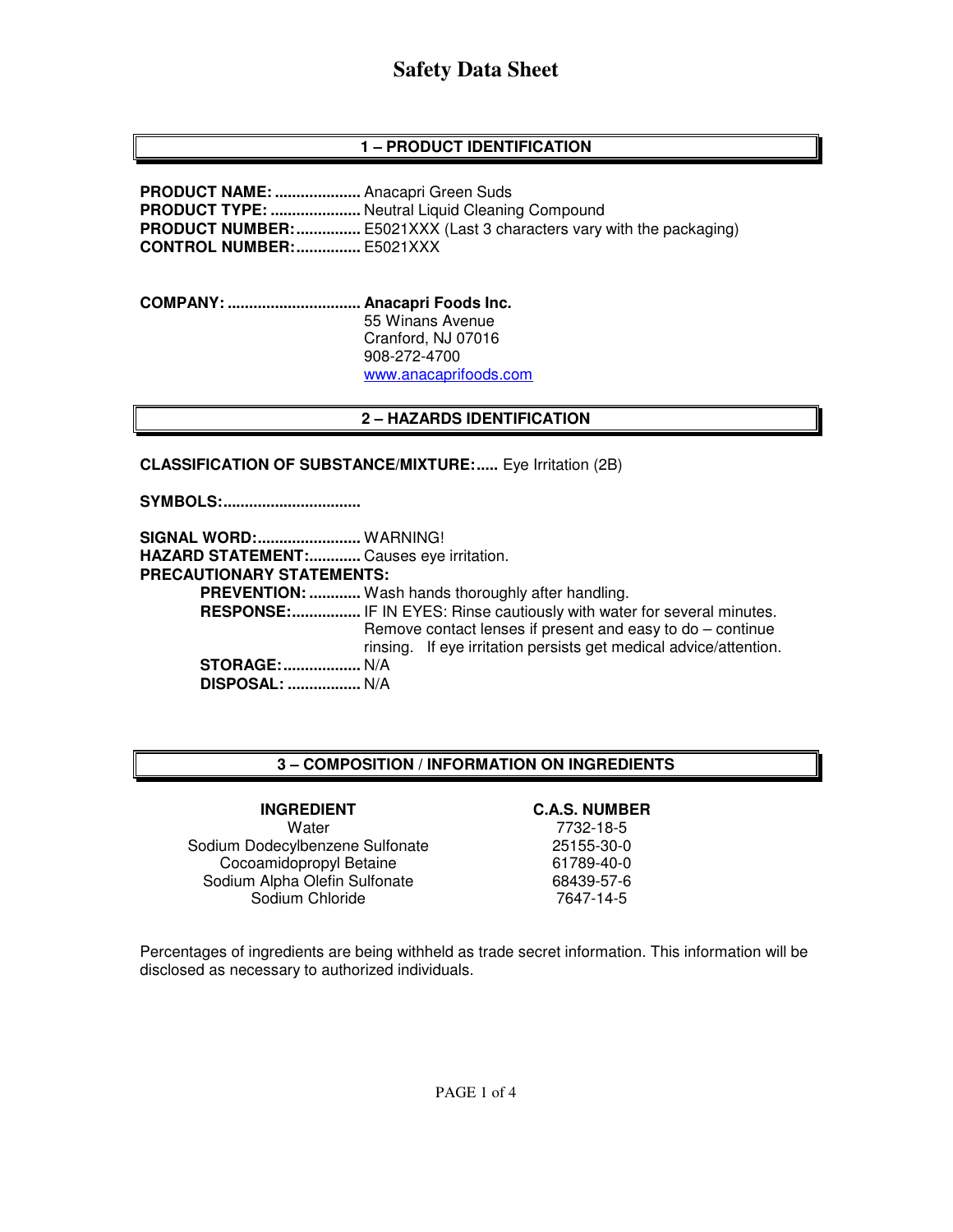# **4 – FIRST-AID MEASURES**

|              | <b>BREATHING (INHALATION):</b> If victim shows signs of discomfort or irritation, remove to fresh |
|--------------|---------------------------------------------------------------------------------------------------|
|              | air. If symptoms persist, get immediate medical attention.                                        |
|              | <b>SWALLOWING (INGESTION):.</b> DO NOT INDUCE VOMITING! Drink a large quantity of water or        |
|              | milk. Do not attempt to give liquids to an unconscious person.                                    |
|              | Get immediate medical attention!                                                                  |
| <b>EYES:</b> | . Flush eyes with a large quantity of fresh water for at least 15                                 |
|              | minutes. If irritation persists, consult a physician.                                             |
|              | SKIN (DERMAL):  Not likely to irritate. Flush from skin with fresh water and                      |
|              | discontinue use if irritation persists.                                                           |

## **5 – FIRE-FIGHTING MEASURES**

**FLASHPOINT: ...........................** This product is non-flammable. **EXTINGUISHING MEDIA:.........** This product is non-flammable. Use extinguishing media suitable for materials already burning. **SPECIAL FIRE FIGHTING PROCEDURES: ............** Firefighters working in areas where this product is present should be equipped with an approved, fully enclosed SCBA. **UNUSUAL FIRE AND EXPLOSION HAZARDS: ......** None known.

## **6 – ACCIDENTAL RELEASE MEASURES**

| <b>SPILL PROCEDURES: </b> Dike to prevent spillage into streams or sewer systems. Consult |  |
|-------------------------------------------------------------------------------------------|--|
| local, state and federal authorities.                                                     |  |
| <b>WASTE DISPOSAL: </b> As recommended by local, state and federal authorities.           |  |

## **7 – HANDLING and STORAGE**

| <b>STORAGE:</b>  | Store in a cool, well ventilated area. Avoid overheating or                                                                                                                                                 |
|------------------|-------------------------------------------------------------------------------------------------------------------------------------------------------------------------------------------------------------|
|                  | freezing.                                                                                                                                                                                                   |
| <b>HANDLING:</b> | Under normal use according to label instructions, special                                                                                                                                                   |
|                  | protection should not be necessary. Wear eye protection if<br>product is likely to splash. Do not place this product in an<br>unmarked container! Keep away from children! Spilled material is<br>slippery. |

## **8 – EXPOSURE CONTROLS / PERSONAL PROTECTION**

**RESPIRATORY PROTECTION: Not usually needed. Vapors not normally harmful. PROTECTIVE CLOTHING:.......** Nitrile or PVC gloves, and chemical splash goggles. **ADDITIONAL MEASURES: ......** Under normal use according to label instructions, special protection should not be necessary. Wear eye protection if product is likely to splash.Do not place this product in an unmarked container! Keep away from children! Spilled material is slippery.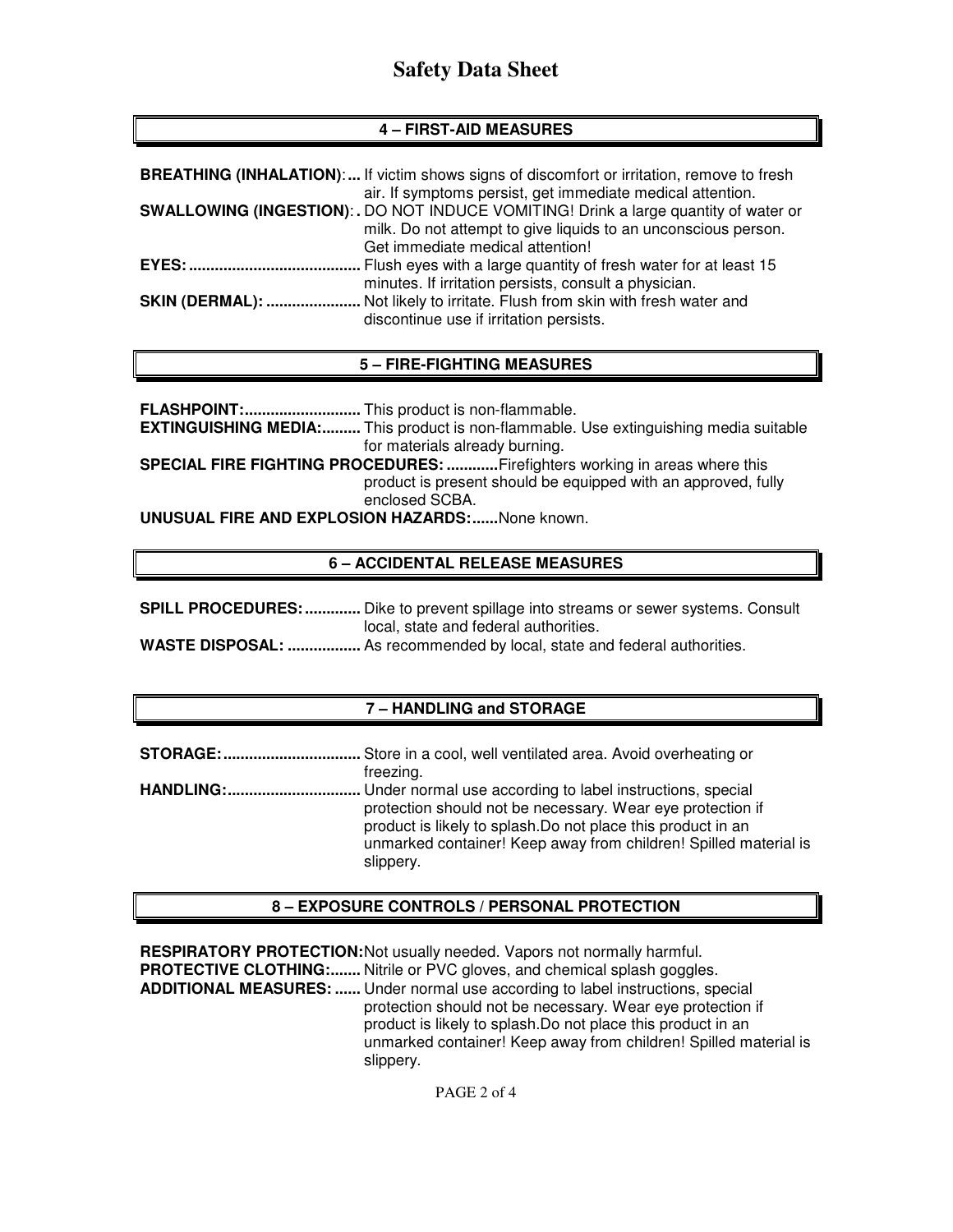# **Safety Data Sheet**

| <b>C.A.S. NUMBER</b> | <b>PEL</b>            |
|----------------------|-----------------------|
| 7732-18-5            | No limits established |
| 25155-30-0           | No limits established |
| 61789-40-0           | No limits established |
| 68439-57-6           | No limits established |
| 7647-14-5            | No limits established |
|                      |                       |

## **9 – PHYSICAL / CHEMICAL PROPERITES**

| <b>APPEARANCE &amp; ODOR: </b> Slightly viscous green transparent liquid. Pleasantly scented. |
|-----------------------------------------------------------------------------------------------|
| <b>ODOR THRESHOLD:  N/A</b>                                                                   |
|                                                                                               |
| <b>MELTING POINT:  210 degrees F.</b>                                                         |
| <b>FREEZING POINT:  N/A</b>                                                                   |
| <b>BOILING POINT: 210 degrees F.</b>                                                          |
| <b>BOILING POINT RANGE: N/A</b>                                                               |
| FLASHPOINT: This product is non-flammable.                                                    |
| <b>EVAPORATION RATE: N/A</b>                                                                  |
| FLAMMABILITY (solid/gas): N/A                                                                 |
| <b>EXPLOSION LIMITS:  N/A</b>                                                                 |
| VAPOR PRESSURE:  N/A                                                                          |
| VAPOR DENSITY (AIR=1): Greater than 1.                                                        |
| SPECIFIC GRAVITY:  Greater than 1.                                                            |
| <b>SOLUBILITY IN WATER:  Completely soluble.</b>                                              |
| <b>PARTITION COEFFICIENT:  N/A</b>                                                            |
|                                                                                               |
|                                                                                               |
|                                                                                               |

#### **10 – STABILITY and REACTIVITY**

**STABILITY: ...............................** Stable under normal conditions. **HAZARDOUS DECOMP.: .........** This product not known to polymerize. **INCOMPATIBILITY: ..................** Do not mix with other chemicals.

### **11 – TOXICOLOGICAL INFORMATION**

**ROUTE(S) OF ENTRY: .............** Ingestion. Not likely to be inhaled in dangerous amounts. **LISTED CARCINOGEN: ...........** None over 0.1%.

**MEDICAL CONDITION AGGRAVATED: ..................** May aggravate pre-existing dermatitis.

**INHALATION: ............................** Not likely to be inhaled in hazardous amounts. Maintain adequate ventilation in the work area.

**INGESTION: ..............................** This material can cause irritation to the stomach and esophagus if ingested.

**EYES: ........................................** May cause eye irritation.

PAGE 3 of 4